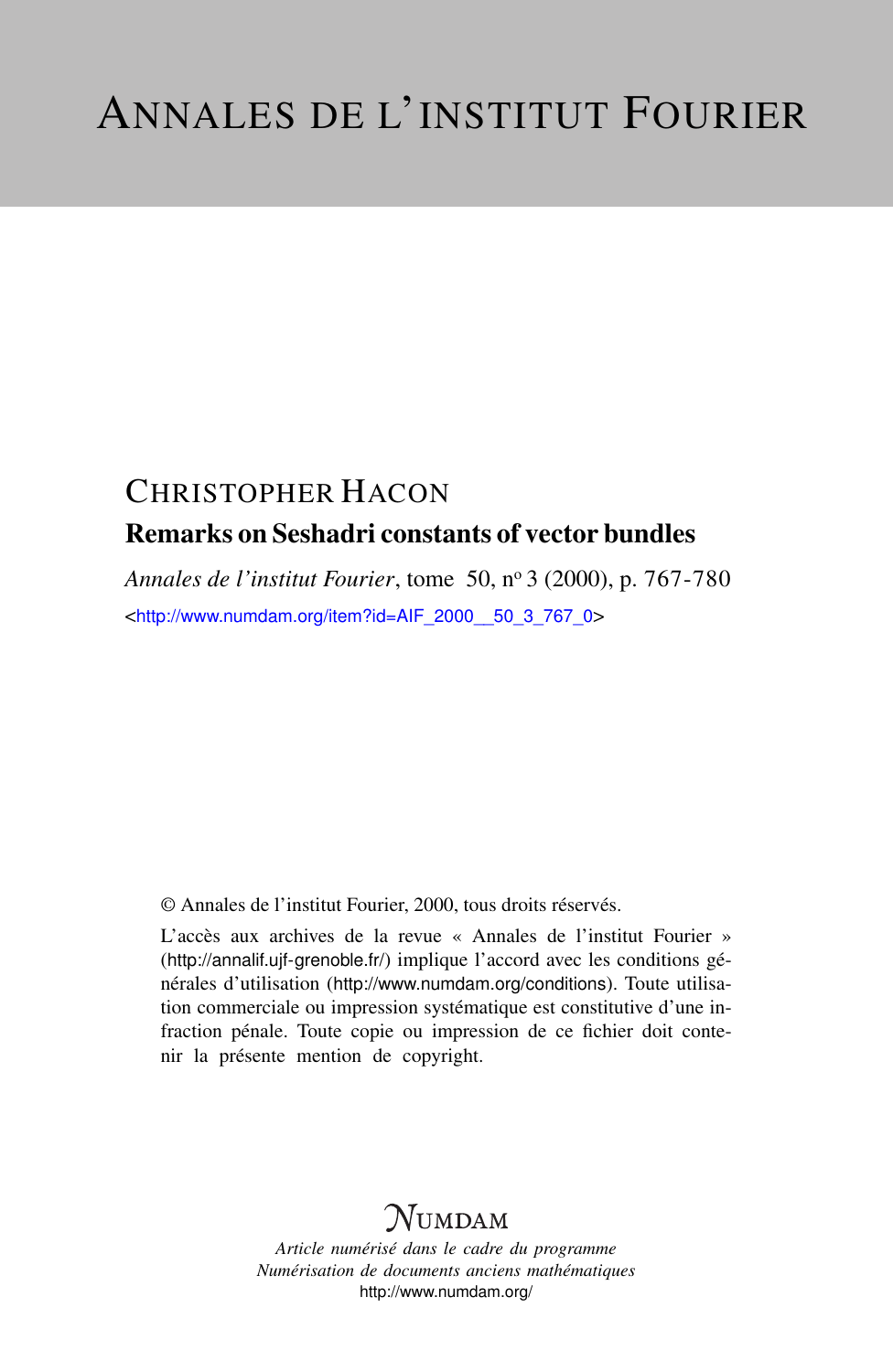Ann. Inst. Fourier, Grenoble **50,** 3 (2000), 767-780

## **REMARKS ON SESHADRI CONSTANTS OF VECTOR BUNDLES**

**by Christopher D. HACON**

*Notation.* — Let X be an irreducible complex projective variety. We will say that a property holds for a very general subvariety  $Z$ , if it holds for all *Z* outside a countable union of proper closed subsets. If  $Z \subset X$  is a subvariety, then  $\mathcal{I}_Z \subset \mathcal{O}_X$  denotes the ideal sheaf of Z. We will say that a vector bundle  $\mathcal E$  is ample (respectively very ample, globally generated), if and only if the tautological line bundle  $\xi := \mathcal{O}_{\mathbb{P}(\mathcal{E})}(1)$  is ample (respectively very ample, globally generated) on  $\mathbb{P}(\mathcal{E})$ .

### **1. Introduction.**

Let X be a smooth complex projective variety and let *L* be a numerically effective (nef) line bundle on X, let  $\pi_x : \tilde{X} \longrightarrow X$  denote the blow up of  $X$  at the point  $x$ , and  $E_x$  the exceptional divisor. For any point  $x \in X$  one can define the Seshadri constant of *L* at *x* 

can define the sesnaur constant of L at  

$$
\epsilon(L, x) := \sup \{ \lambda > 0 | \pi_x^* L - \lambda E_x \text{ is nef} \}.
$$

Equivalently  $\epsilon(L, x)$  is computed by the infimum of  $\frac{L.C}{\text{mult}(C)}$  over all curv  $C \subset X$  containing the point *x*. This definition is motivated by the following theorem of Seshadri:

THEOREM 1.1 ([13] Theorem 7.1). — *Let X be a complete scheme,* and *D* a divisor on *X*. Then *D* is ample if and only if there exists  $\epsilon > 0$ 

Keywords: Seshadri constants - Ample vector bundles - Spanned vector bundles - Stability of vector bundles. *Math. classification:* 14F05 - 14J60.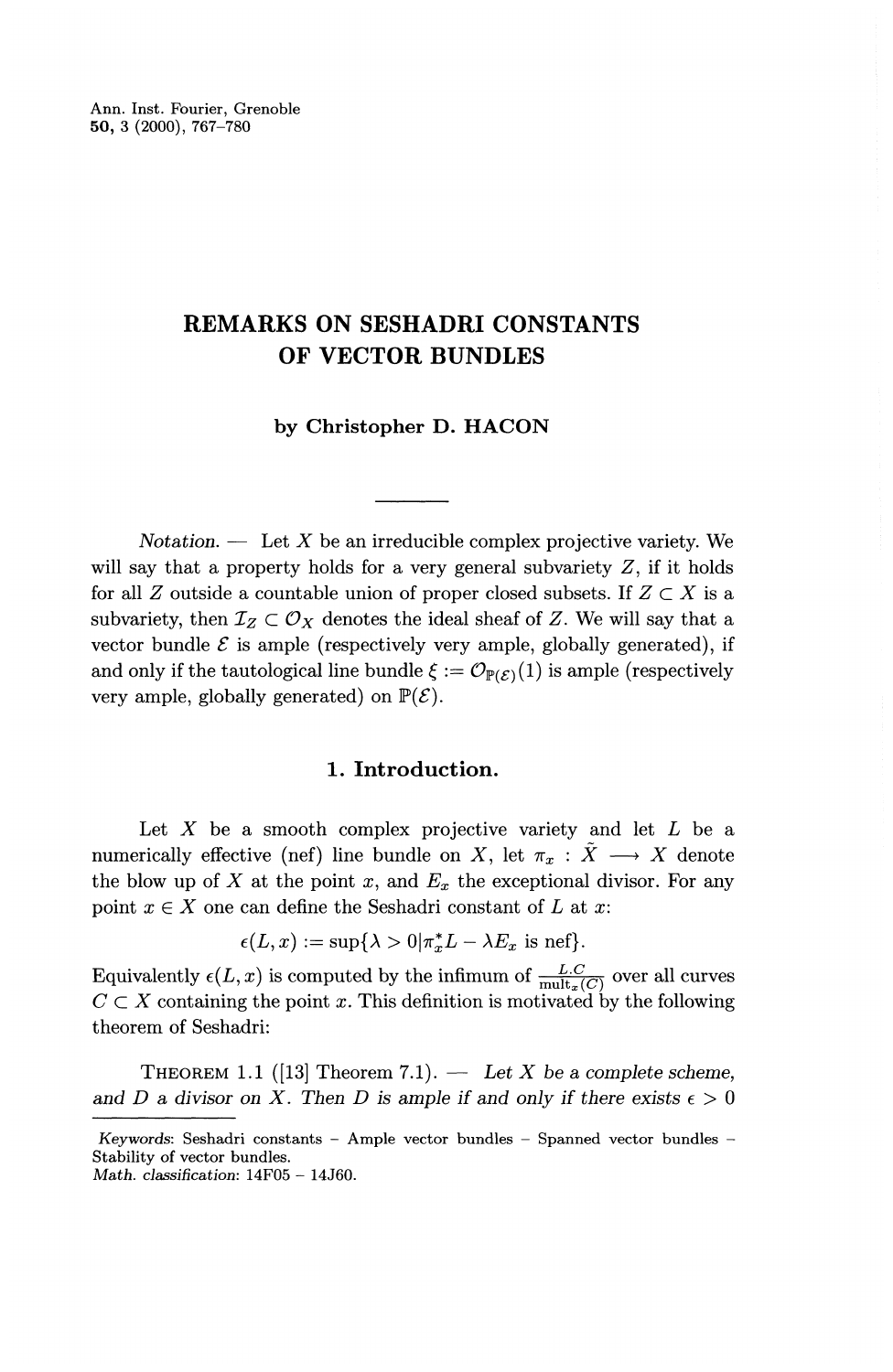such *that*

$$
(D.C) \geq \epsilon \operatorname{mult}_x(C)
$$

*for every point x and every integral curve C in X.*

In other words L is ample if and only if  $\epsilon(L) := \inf \{ \epsilon(L,x) | x \in X \}$ is strictly positive. The Seshadri constants of line bundles are very interesting invariants. One of their main applications is the following theorem concerning the generation properties of adjoint bundles.

THEOREM 1.2. — *Let X be a smooth complex projective variety of dimension n, and let L be an ample line bundle on X. Fix a point*  $x \in X$ and a positive integer  $k \geqslant \frac{n}{\epsilon(L,x)}$ . If  $L^n > (\frac{n}{k})^n$ , then  $K_X + kL$  has a section *which does not vanish at x.*

The Seshadri constants of line bundles have been extensively studied, for example:

THEOREM 1.3 (Ein, Lazarsfeld [7]). — *Let L be an ample line bundle on a smooth projective surface X. Then*  $\epsilon(L,x) \geq 1$  *for all except countably many points*  $x \in X$ *. More generally, given an integer*  $e > 1$ *, suppose that*

 $c_1(L)^2 \geqslant 2e^2 - 2e + 1$  and  $c_1(L) . \Gamma \geqslant e$  for every curve  $\Gamma \subset X$ .

*Then*  $\epsilon(L, x) \geq e$  for all but finitely many  $x \in X$ .

It should also be noted that Miranda has constructed examples of surfaces where  $\epsilon(L,x)$  takes arbitrary small values on isolated points. In higher dimensions the picture is similar.

THEOREM 1.4 (Ein, Küechle, Lazarsfeld [9]). — Let X be a smooth *projective variety of dimension n, and let L be an ample line bundle. If, for all very general subvarieties*  $Z^i$  *of codimension i in X*,

$$
L^{n-i}Z^i > (n-i)^{n-i} \alpha^{n-i},
$$

*for all*  $0 \le i \le n - 1$ *, then*  $\epsilon(L, x) > \alpha$  *for all sufficiently general*  $x \in X$ *.* 

The notion of Seshadri constant may be generalized to ample vector bundles. Let X be a smooth complex projective variety of dimension *n,* let  $\mathcal E$  be an ample vector bundle of rank  $r + 1$ ,  $p : \mathbb{P}(\mathcal E) \longrightarrow X$  the projection from  $\mathbb{P}(\mathcal{E})$  to X and  $\xi := \mathcal{O}_{\mathbb{P}(\mathcal{E})}(1)$  the tautological line bundle on  $\mathbb{P}(\mathcal{E})$ . Fix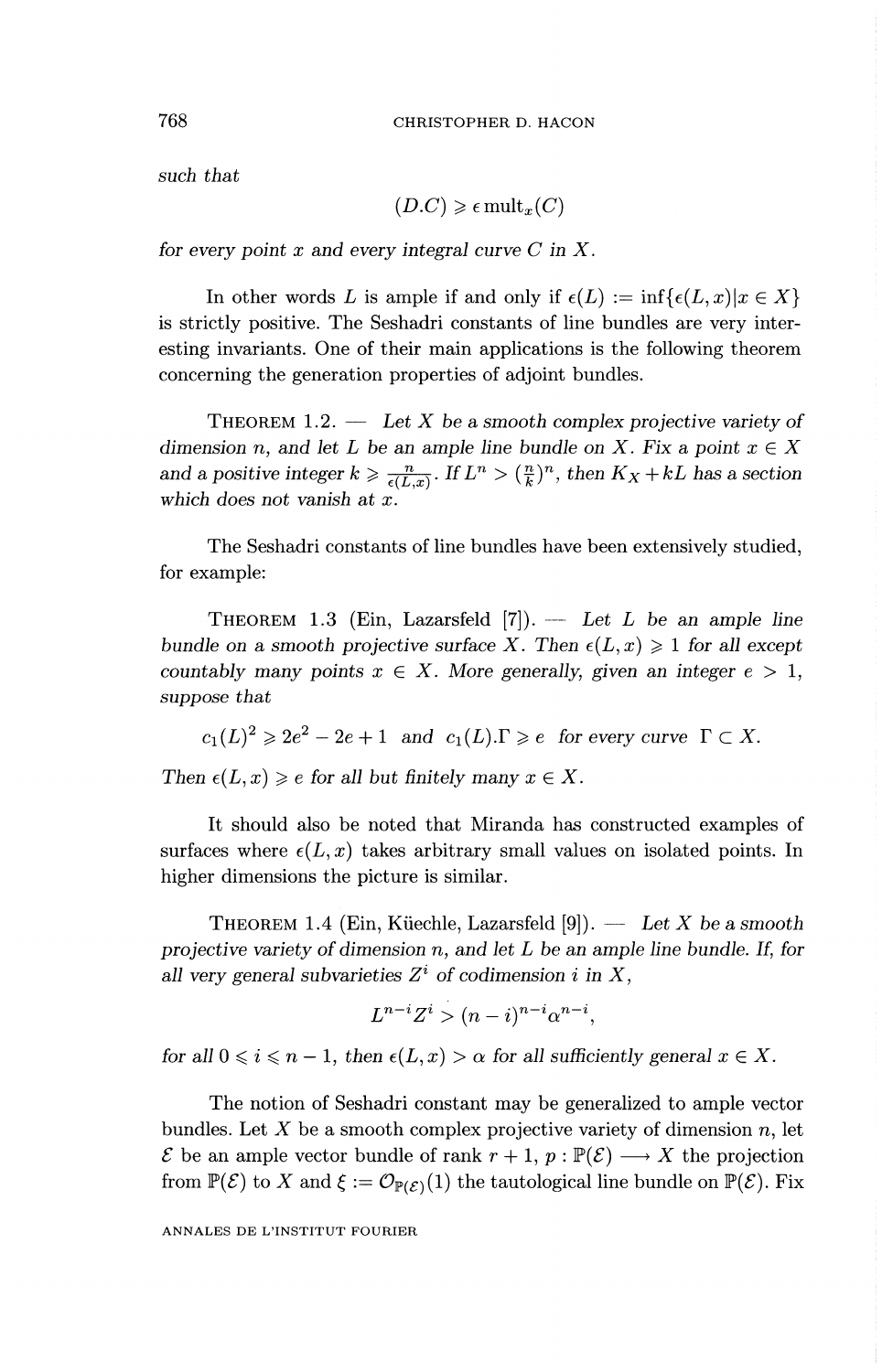a point  $x \in X$  and consider the commutative diagram:<br>  $\mathbb{P}(\pi_x^*\mathcal{E}) \xrightarrow{\tilde{\pi}_x} \mathbb{P}(\mathcal{E})$ 

$$
\begin{array}{ccc}\n\mathbb{P}(\pi_x^* \mathcal{E}) & \xrightarrow{\pi_x} & \mathbb{P}(\mathcal{E}) \\
\bar{p} \downarrow & & \downarrow p \\
\widetilde{X} & \xrightarrow{\pi_x} & X\n\end{array}
$$

associated to the blow-up  $\pi_x : \tilde{X} \longrightarrow X$  of X at a point  $x \in X$ . Let  $\widetilde{\xi}_x := \mathcal{O}_{\mathbb{P}(\pi_x^*\mathcal{E})}(1)$  be the tautological line bundle on  $\mathbb{P}(\pi_x^*\mathcal{E}), F_x = p^{-1}(x)$ the fiber of p over  $x \in X$  and  $\widetilde{E}_x = \widetilde{\pi}_x^{-1}(F_x)$ . The Seshadri constant of  $\mathcal E$ at  $x \in X$  is defined as:

$$
\epsilon(\mathcal{E}, x) := \sup \{ \lambda > 0 | \widetilde{\xi}_x - \lambda \widetilde{E}_x \text{ is nef} \}.
$$

In contrast to the case of line bundles, for vector bundles there are surprisingly few results about these interesting numbers. In [3], Beltrametti, Sommese and Schneider prove (in complete analogy to the line bundle case) that for very ample vector bundles, the Seshadri constant (at any point  $x \in X$ ) is at least 1. They conjecture that this should also hold (for at least one point  $x \in X$ , under the weaker hypothesis that  $\mathcal E$  is ample and generated. While this is true for  $\dim(X) = 1$ , for  $\dim(X) \geq 2$  it is however not the case, as in [11] we produce examples of ample and spanned vector bundles on a *K3* surface, for which

$$
\epsilon(\mathcal{E},x) \leqslant \sqrt{\frac{2}{\mathrm{rk}(\mathcal{E})}} \quad \forall x \in X.
$$

Furthermore, Beltrametti, Sommese and Schneider in [4], give an example of an ample vector bundle on a smooth curve with Seshadri constant  $\epsilon(\mathcal{E}, x) \leq \frac{1}{rk(\mathcal{E})}$  for all  $x \in X$ , so it is clear that any generalization of the theorem of Ein, Küchle and Lazarsfeld must depend on the rank of the vector bundle  $\mathcal E$ . In this spirit we prove the following:

THEOREM 1.5. — *Let X be a complex projective variety of dimension n*, let  $\mathcal{E}$  be an ample vector bundle of rank  $rk(\mathcal{E}) = r + 1$ , and  $\alpha$  and *(3 positive rational numbers.*

a. If for all very general  $Z^i$  irreducible subvarieties of X of co*dimension i,*

$$
\xi^{n+r-i}\pi^*Z^i > \binom{n+r-i}{r}(\alpha)^{n-i}(n-i)^{n-i}
$$

*for all*  $0 \le i \le n - 1$ . Then

i) If 
$$
\xi^{\beta} \otimes \pi^*(\mathcal{E}^*)
$$
 is ample, then for very general  $x \in X$   
 $\epsilon(x, \mathcal{E}) \geq \frac{\alpha}{\beta}$ .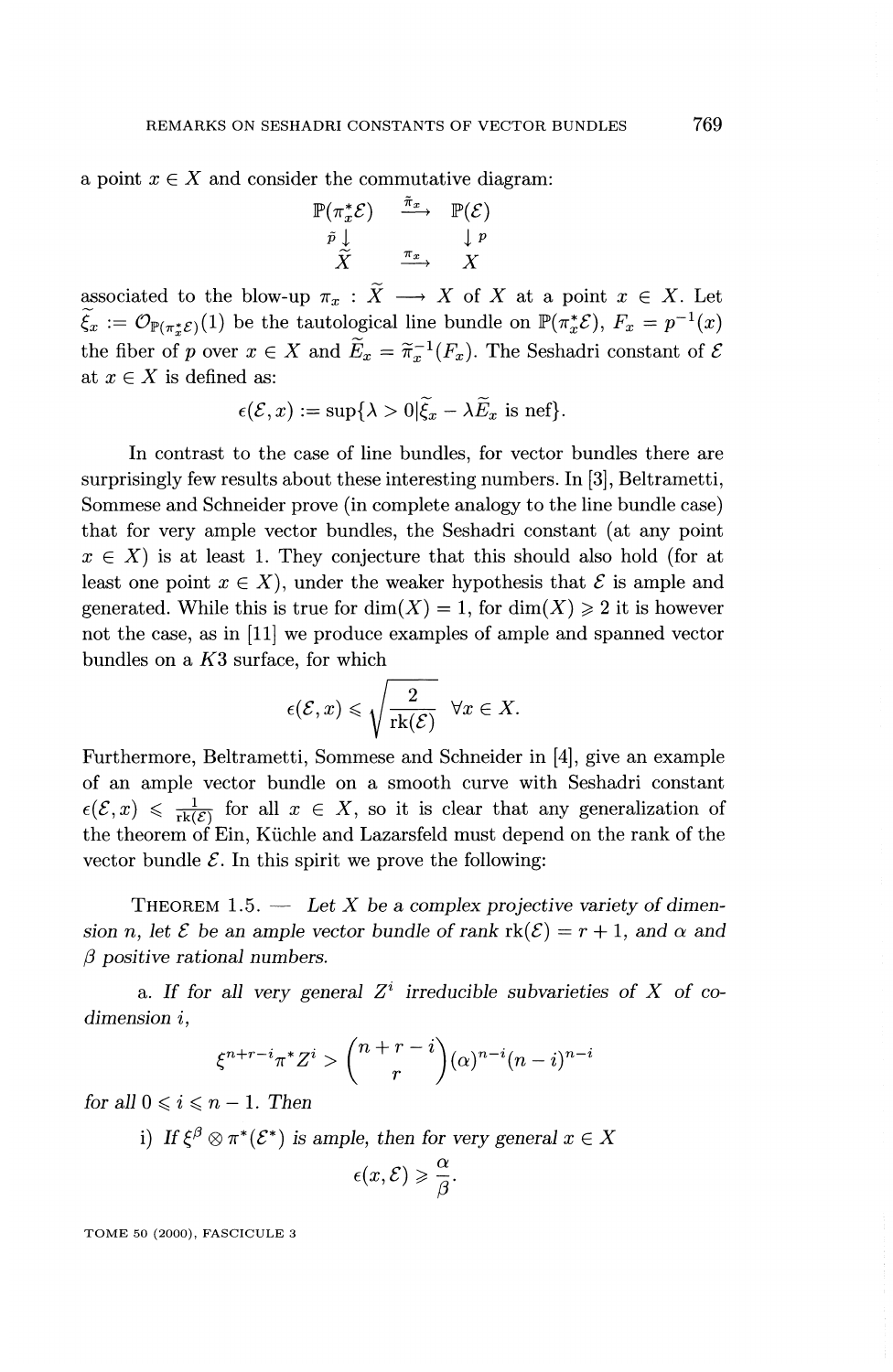### 770 CHRISTOPHER D. HACON

ii) If  $L^{\beta} \otimes \mathcal{E}^*$  is ample for some  $L \in Pic(X)$ , then for very general  $x \in X$ 

$$
\epsilon(x, \mathcal{E} \otimes L^{\beta}) \geqslant \alpha.
$$

iii) If 
$$
r = 1
$$
, then for very general  $x \in X$ 

$$
\epsilon(x,\mathcal{E}\otimes\det(\mathcal{E}))\geqslant\alpha.
$$

b. Assume that  $r = 1$ , and that  $\mathcal E$  is globally generated, and for all *very general*  $Z^i$  *irreducible subvarieties of*  $X$   $\xi^{n+1-i}\pi^* Z^i > (n+1-i)2^{n-i}(n-i)^{n-i}$ 

$$
\xi^{n+1-i}\pi^*Z^i > (n+1-i)2^{n-i}(n-i)^{n-i},
$$

*for all*  $0 \leq i \leq n - 1$ . Then, for very general  $x \in X$ ,

 $\epsilon(x,\mathcal{E})\geqslant 1.$ 

There are two kinds of conditions in the above theorem. The first condition is a positivity condition analogous to the one in the theorem of Ein, Klichle and Lazarsfeld. The main purpose of this condition is to ensure the existence of sections of high multiples of the line bundle  $\xi$  on the variety  $\mathbb{P}(\mathcal{E})$ , and on  $\mathbb{P}(\mathcal{E}_{Z})$  for all very general subvarieties Z. While we expect that these numerical conditions may be weakened considerably, using the current methods, they have the right flavor. The term  $\alpha^{n-i} (n-i)^{n-i}$ is completely analogous to the line bundle case. One might expect that an optimal statement would only involve the term  $\alpha^{n-i}$ . The coefficient  $\binom{n+r-i}{r}$  is new, but in accordance with the conjectural bound:

$$
\epsilon(\mathcal{E}, x) \geqslant \frac{1}{n(r+1)}
$$
 for all very general  $x \in X$ .

In fact, for  $r \gg n$  we see that

$$
\left(\binom{n+r}{r}\alpha^n n^n\right)^{1/n} \cong \frac{nr}{(n!)^{1/n}} \alpha \cong er\alpha,
$$

and for  $n >> r$  that

$$
\left(\binom{n+r}{r} \alpha^n n^n\right)^{1/n} \cong n\alpha.
$$

This suggests that for  $n \gg r$ , the Seshadri constants behave as in the line bundle case, and that for  $r \gg n$ , they behave analogously to the curve case.

The second condition (which in the theorem above has three different statements), is one of stability. It is inevitable that we require some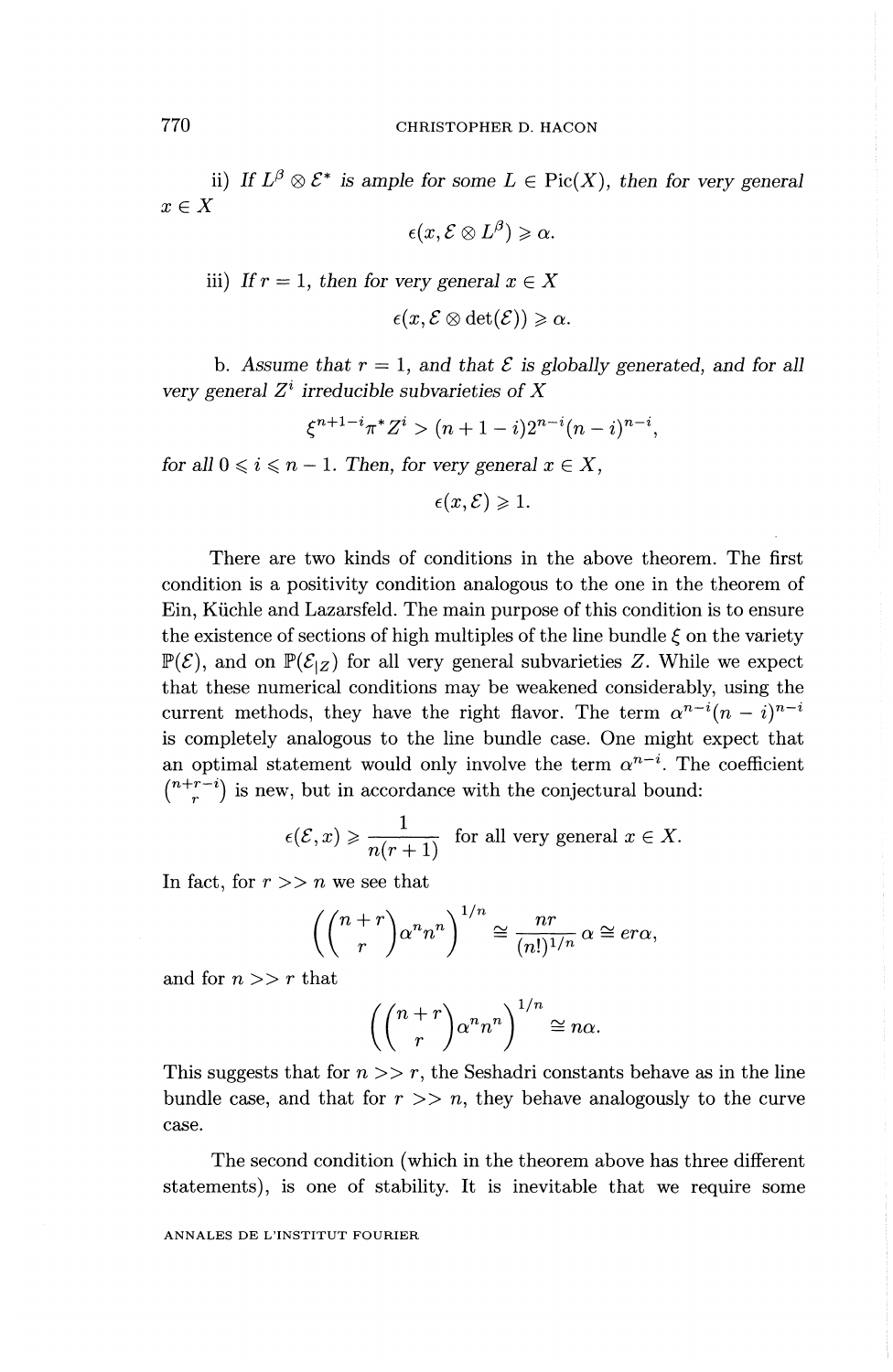condition of this kind. Consider, for example, the vector bundle  $\mathcal{E}_d := \mathcal{O}_{\mathbb{P}^1}(1) \oplus \mathcal{O}_{\mathbb{P}^1}(d)$ . For  $d >> 0$  this will satisfy arbitrary positivity conditions (for all  $Z \subset \mathbb{P}(\mathcal{E})$ ), however  $\epsilon(\mathcal{E}_d, x) = 1$  for all d. It would be interesting to see if one can replace this second condition with the standard notion of stability.

Of course, as in the line bundle case, results about Seshadri constants, translate into effective results for the global generation (generation of higher jets, etc) of vector bundles of the form

$$
K_X^{\otimes a}\otimes L^{\otimes b}\otimes S^c({\mathcal E}).
$$

*M.* de Cataldo, [5] and [6], has studied this problem for  $c = 1$  and  $b >> 0$ . For example he proves:

THEOREM 1.6 ( $[6]$ , Theorem 5.2.2.1').  $\qquad$  If L an ample line bundle,  $\mathcal E$  is an *N*-nef vector bundle  $(N = \min\{\dim(X), \text{rk}(\mathcal E)\})$ , then for any  $\therefore$  *integer m*  $\geq \frac{1}{2}(n^2 + n + 2)$  the vector bundle  $K_X \otimes L^{\otimes m} \otimes \mathcal{E}$  is generated *by global sections.*

Our approach however is different in as much as we consider triples  $(a, b, c)$ , with  $a = 1, c \gg 0$  and  $b = O(c)$ . For example we obtain the following corollary of Theorem 1.5.a.i).

THEOREM 1.7. — Let  $\mathcal E$  be an ample vector bundle and  $\beta$  a positive  $rational$  number such that  $\xi^{\beta}\otimes \pi^*(\mathcal{E}^*)$  is ample. Let

$$
M:= {\rm Min}_{0\leqslant i\leqslant n-1} \left\lfloor \frac{1}{\binom{n+r-i}{r}^{\frac{1}{n-i}}} \cdot \frac{1}{n-i} \right\rfloor.
$$

*Then for any integer*  $\lambda > \frac{n\beta}{M}$ ,  $K_X \otimes S^{\lambda}(\mathcal{E}) \otimes \det(\mathcal{E})$  *is generated by global sections at all very general points*  $x \in X$ *.* 

*Proof.* — Since  $\mathcal{E}$  is ample, for all  $Z^i$  irreducible subvarieties of codimension  $i, \xi^{n+r-i}\pi^*Z^i \geqslant 1$ . It follows that the hypotheses of Theorem 1.5.a are verified for  $\alpha < M$ . Hence,  $\epsilon(X, \mathcal{E}) \geq \frac{M}{\beta}$  for very general  $x \in X$ . For  $\lambda > \frac{n\beta}{M}$ , the sheaf  $K_X \otimes S^{\lambda}(\mathcal{E}) \otimes \det(\mathcal{E})$  is then generated at  $x$ .

### **2. Proofs.**

*Proof of Theorem 1.5. a. —* The proof will consist of two parts involving respectively some of the techniques developed in [9] and in [8]. The notation is chosen to be compatible with both papers.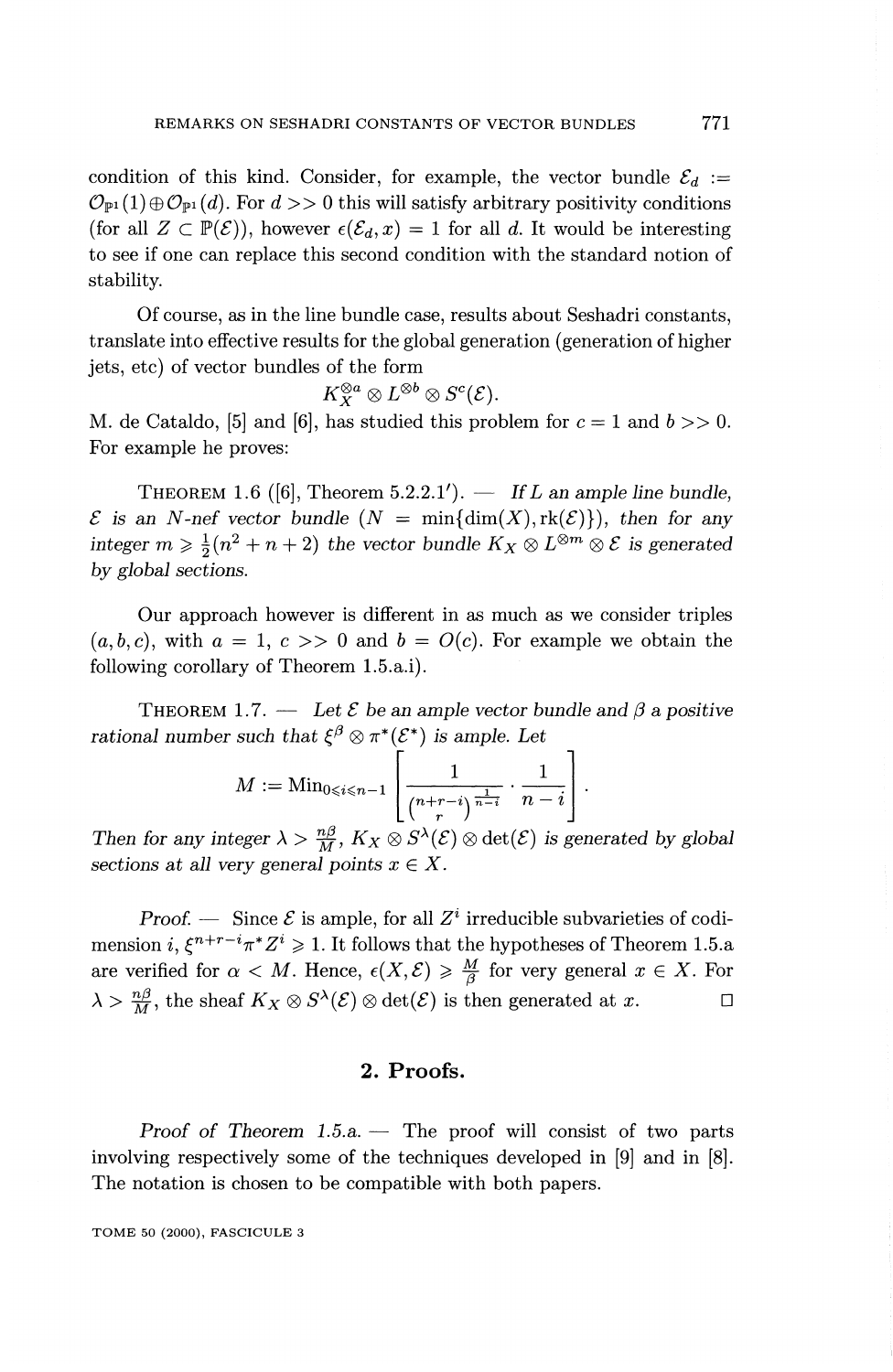As in [9], we may assume that *X* is smooth, and we will proceed by induction on the dimension of  $X$ . Let

$$
U_{\lambda} := \{ x \in X | \epsilon(\mathcal{E}, x) < \lambda \}.
$$

We must show that  $U_{\frac{\alpha}{2}}$  does not contain a Zariski open subset. Suppose in fact that  $U_{\frac{\alpha}{2}}$  contains a Zariski open subset U of points with Seshadri constant  $\epsilon < \frac{\alpha}{\beta}$ , i.e. such that for all  $x \in U$  there exists an irreducible (Seshadri exceptional) curve  $\widetilde{C}_x \subset \mathbb{P}(\pi_x^*\mathcal{E})$  such that  $(\widetilde{\xi}_x - \frac{\alpha}{\beta}\widetilde{E}_x).\widetilde{C}_x < 0$ . Then, there exists (see [9] (3.3)) an irreducible quasi-projective variety  $T$ , a dominant morphism

$$
g: T \longrightarrow X,
$$

and an irreducible subvariety

$$
C \subset T \times \mathbb{P}(\mathcal{E}),
$$

flat over T, such that for all  $t \in T$ 

$$
\widetilde{C}_t.(\widetilde{\xi}_{g(t)}-\frac{\alpha}{\beta}\widetilde{E}_{g(t)})<0.
$$

Here,  $\widetilde{C_t}$  denotes the proper transform of  $C_t$  under the morphism  $\tilde{\pi}_{g(t)}$  :  $\mathbb{P}(\pi_{a(t)}^*, \mathcal{E}) \longrightarrow \mathbb{P}(\mathcal{E})$ . We may also assume that T is smooth and affine and  $g: T \longrightarrow X$  is quasi-finite. Let  $\Gamma \subset T \times X$  be the graph of g, for any subset  $Y \subset T \times \mathbb{P}(\mathcal{E})$  (respectively  $Z \subset T \times X$ ), let  $Y_t \subset \mathbb{P}(\mathcal{E})$  (respectively  $Z_t \subset X$ ) denote the fiber of *Y* (respectively of *Z*) over  $t \in T$ , and for any subset  $V \subset X$  let  $F_V$  denote the fiber of  $p : \mathbb{P}(\mathcal{E}) \longrightarrow X$  over V.

LEMMA 2.1 ([9] 3.5.1). — Let  $Z \subset T \times X$  be an irreducible closed *variety dominating both X and T. Then one can construct an irreducible closed subvariety*

$$
C_{\mathbb{P}(\mathcal{E})}Z \subset T \times \mathbb{P}(\mathcal{E}),
$$

with *the following properties:*

- i)  $Z\subset(\mathrm{id},p)(C_{\mathbb{P}(\mathcal{E})}Z).$
- ii) For general  $t \in T$  the fiber  $(C_{\mathbb{P}(\mathcal{E})}Z)_t \subset \mathbb{P}(\mathcal{E})$  has the form

$$
(C_{\mathbb{P}(\mathcal{E})}Z)_t = \text{ closure } \Big(\bigcup_{s \in S_t} C_s\Big),
$$

where  $S_t \subset g^{-1}(Z_t)$  is a closed subset of T, which dominates  $Z_t$ .

Property i), implies that  $CZ := (\text{id}, p)(C_{\mathbb{P}(E)}Z)$  dominates Z. So we inductively construct a chain of subvarieties

$$
\Gamma = Z_0 \subset Z_1 \subset \ldots \subset Z_i \subset T \times X,
$$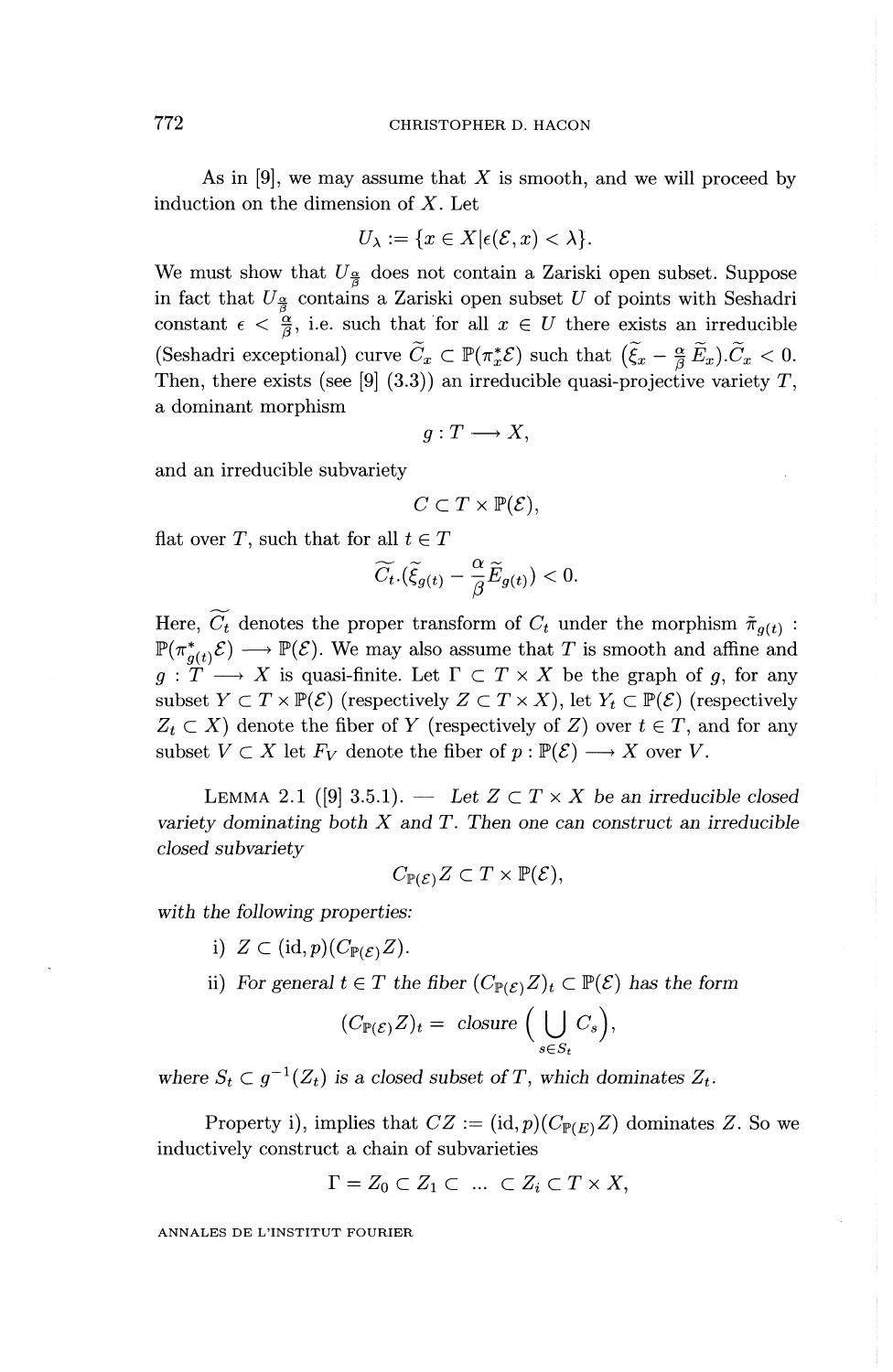where  $Z_0 = \Gamma = \text{graph}(g), Y_{i+1} = C_{\mathbb{P}(\mathcal{E})} Z_i \subset T \times \mathbb{P}(\mathcal{E}),$  and  $Z_{i+1} =$  $(id, p)(Y_{i+1}).$ 

LEMMA 2.2.  $Z_i$  is a proper subvariety of  $Z_{i+1}$  for all  $0 \leq i \leq n-1$ .

Proof. — Suppose that  $Z_i = Z_{i+1}$  for some  $i < n$ . Then the induction hypothesis applies for general t to  $Z_t = (Z_i)_t$ , and  $\xi_{|Z_t}$ , so  $\epsilon(\mathcal{E}_{|Z_t},x) \geqslant \frac{\alpha}{\beta}$  for very general  $x \in Z_t$ . However,  $Z_{i+1} = (\mathrm{id},p)(C_{\mathbb{P}(\mathcal{E})}Z_i) =$  $Z_i$ , so for general  $t \in T$  and  $s \in S_t$ ,  $C_s \subset F_{Z_t}$  i.e.  $C_s \subset p^{-1}(Z_t)$  is a family of Seshadri exceptional curves for the general point  $g(s)$  of  $Z_t$ . This provides the required contradiction.

Therefore, we may assume that  $Z_n = T \times X$ .

LEMMA 2.3. — For all  $k \geq 0$  and for all  $x \in X$  there exists a *section of k* $\xi$  vanishing on  $F_x$  to order at least n $\alpha k + 1$ .

*Proof. —* Consider the exact sequence

$$
0 \longrightarrow \mathcal{O}_{\mathbb{P}(\mathcal{E})}(k\xi) \otimes \mathcal{I}_{F_x}^{\lambda} \longrightarrow \mathcal{O}_{\mathbb{P}(\mathcal{E})}(k\xi) \longrightarrow \mathcal{O}_{\mathbb{P}(\mathcal{E})}(k\xi) \otimes (\mathcal{O}_{\mathbb{P}(\mathcal{E})}/\mathcal{I}_{F_x}^{\lambda}) \longrightarrow 0.
$$

Then

$$
h^{0}(\mathbb{P}(\mathcal{E}), \mathcal{O}_{\mathbb{P}(\mathcal{E})}(k\xi) \otimes \mathcal{O}_{\mathbb{P}(\mathcal{E})}/\mathcal{I}_{F_{x}}^{\lambda}) = {n + \lambda - 1 \choose n} {k + r \choose r},
$$
  
\n
$$
h^{0}(\mathbb{P}(\mathcal{E}), k\xi) \cong \frac{k^{n+r}\xi^{n+r}}{(n+r)!}
$$
  
\n
$$
> \frac{k^{n+r}(n+r)!n!r!}{(n+r)!n!r!}
$$
  
\n
$$
= \frac{k^{n}(n\alpha)^{n}k^{r}}{n!r!}
$$
  
\n
$$
\cong {n\alpha k \choose n} {k + r \choose r}
$$
  
\n
$$
\cong {n\alpha k + n \choose n} {k + r \choose r}
$$

(here  $\cong$  denotes equivalence modulo terms in  $o(k^{n+r})$ ). Moreover, for  $\lambda = n\alpha k$ , we have  $\Gamma(\mathcal{O}_{\mathbb{P}(\mathcal{E})}(k\xi) \otimes \mathcal{I}^{\lambda}_{F_r}) \neq 0.$ 

Let  $Pr_1: T \times \mathbb{P}(\mathcal{E}) \longrightarrow \mathbb{P}(\mathcal{E})$  and  $Pr_2: T \times \mathbb{P}(\mathcal{E}) \longrightarrow T$ . For all  $k >> 0$ the torsion-free  $\mathcal{O}_T$  module

$$
\mathcal{F} = Pr_{2*}(Pr_1^*(k\xi) \otimes \mathcal{I}_{\Lambda}^b),
$$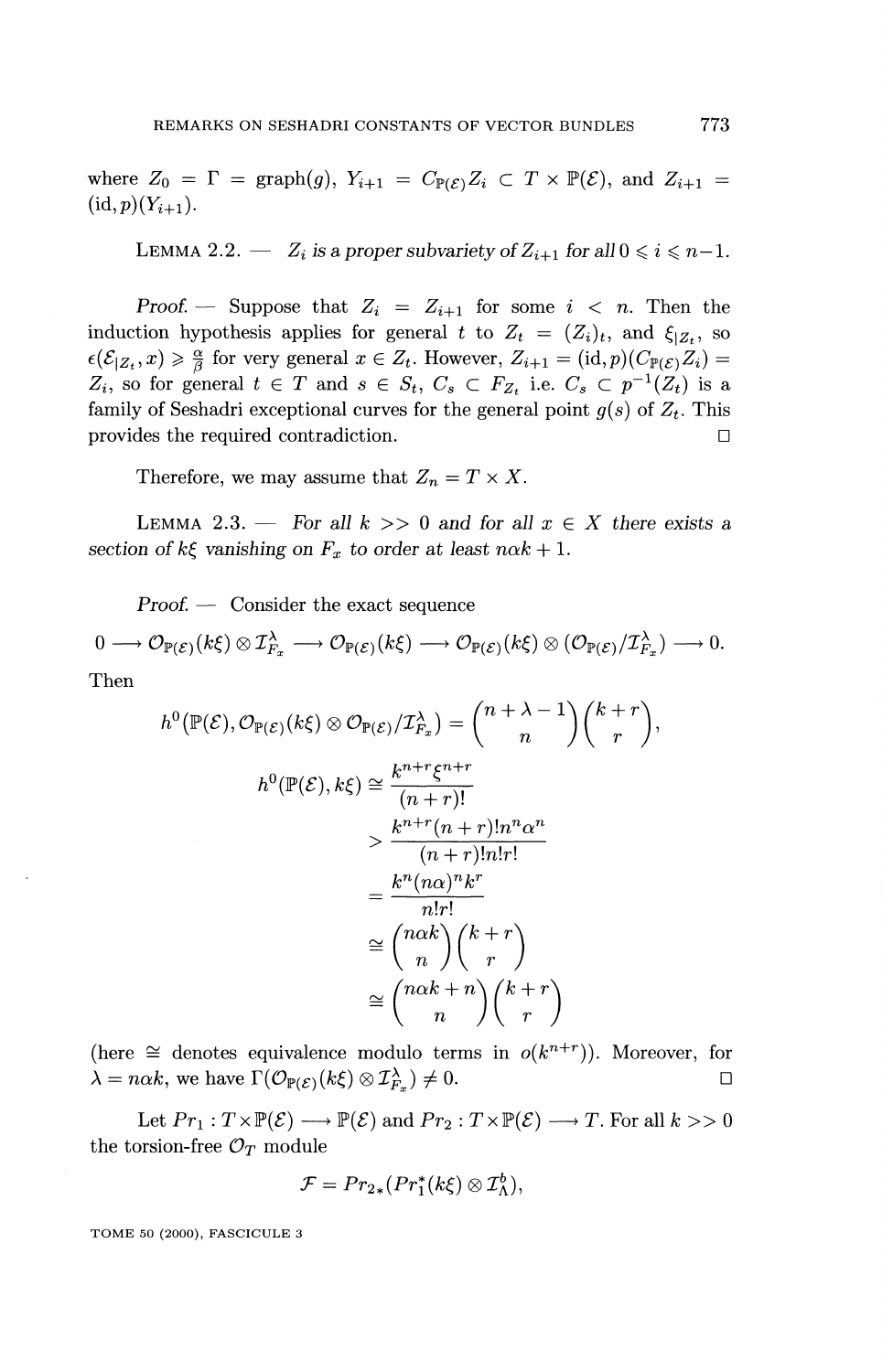has positive rank (where  $b = n\alpha k$ , and  $\mathcal{I}_{\Lambda} \subset \mathcal{O}_{T \times P(\mathcal{E})}$  denotes the ideal sheaf of  $\Lambda = (\mathrm{id}, p)^{-1}(\Gamma)$ ). Since T is affine, F is globally generated. Let  $s \in \Gamma(T, \mathcal{F})$  be a non-zero section. Since

$$
\Gamma(T,\mathcal{F}) = \Gamma(T \times \mathbb{P}(\mathcal{E}), Pr_1^*(k\xi) \otimes \mathcal{I}_{\Lambda}^b),
$$

s gives rise to a divisor

$$
D \in |\mathcal{O}_{T \times \mathbb{P}(\mathcal{E})}(Pr_1^*(k\xi))|
$$

with mult<sub> $\Lambda$ </sub> $(D) > b = k \alpha n$ . Let  $P_i = (id, p)^{-1}(Z_i)$ , in particular  $P_0 = \Lambda$ , and  $P_n = T \times \mathbb{P}(\mathcal{E})$ . Since mult<sub> $P_0(D) = \text{mult}_{\Lambda}(D) > k\alpha n$ , and since</sub>  $\text{mult}_{P_n}(D) = \text{mult}_{T\times\mathbb{P}(\mathcal{E})}(D) = 0$ , there must be at least one index  $0 \leq i \leq n-1$  such that

$$
\operatorname{mult}_{P_i}(D) - \operatorname{mult}_{P_{i+1}}(D) > k\alpha.
$$

By Proposition 2.3 [9], there exists a divisor

$$
D' \in |\mathcal{O}_{T \times \mathbb{P}(\mathcal{E})}(Pr_1^*(k\xi))|
$$

such that  $\text{mult}_{P_i}(D') > k\alpha$  and  $P_{i+1} \not\subset \text{Supp}(D').$ 

The next step is to produce a section  $D''$  such that  $C_{\mathbb{P}(\mathcal{E})}Z_i \not\subset$ Supp(D''). To this end, let  $\mathcal{N} = T_{\mathbb{P}(\mathcal{E})/X}$  be the relative tangent sheaf of the projection  $p : \mathbb{P}(\mathcal{E}) \longrightarrow X$ , defined by the exact sequence

 $0 \longrightarrow \mathcal{N} \longrightarrow T_{\mathbb{P}(\mathcal{E})} \longrightarrow p^*T_X \longrightarrow 0.$ 

Let  $D^l_{\mathcal{B}}$  be the sheaf of differential operators of order  $\leqslant l$  on a line bundle *B*. Define  $D^l_{\mathcal{N}}$  is to be the subsheaf of  $D^l_{\mathcal{R}}$  of differential operators of order  $\leq l$  on the line bundle *B* with symbols in  $T_{P(\mathcal{E})/X}$ . Equivalently  $D^l_{N}$ corresponds to the subsheaf of  $D^l_B$  of  $p^* \mathcal{O}_X$ -linear differential operators of order  $\leq l$ . These sheaves sit in the exact sequence

$$
0\longrightarrow D^{l-1}_{\mathcal{N},B}\longrightarrow D^l_{\mathcal{N},B}\longrightarrow {\operatorname{Sym}}^l(\mathcal{N})\longrightarrow 0.
$$

Consider the following exact sequence of vector bundles:

$$
0 \longrightarrow \mathcal{O}_{\mathbb{P}(\mathcal{E})} \longrightarrow \pi^* \mathcal{E}^* \otimes \mathcal{O}_{\mathbb{P}(\mathcal{E})}(\xi) \longrightarrow \mathcal{N} \longrightarrow 0.
$$

Since  $\xi^{\beta} \otimes \pi^*(\mathcal{E}^*)$  is an ample Q-vector bundle, it follows that  $\mathcal{N} \otimes \xi^{\beta-1}$  is ample. By an argument analogous to [8] Lemma 2.5, one has:

LEMMA 2.4. — *If I is a sufficiently large and divisible integer such that*  $\xi^{l\beta}$  *is a integral line bundle, then* 

$$
D^l_{\mathcal{N},B}\otimes \xi^{l(\beta-1)}
$$

*is globally generated for all line bundles B.*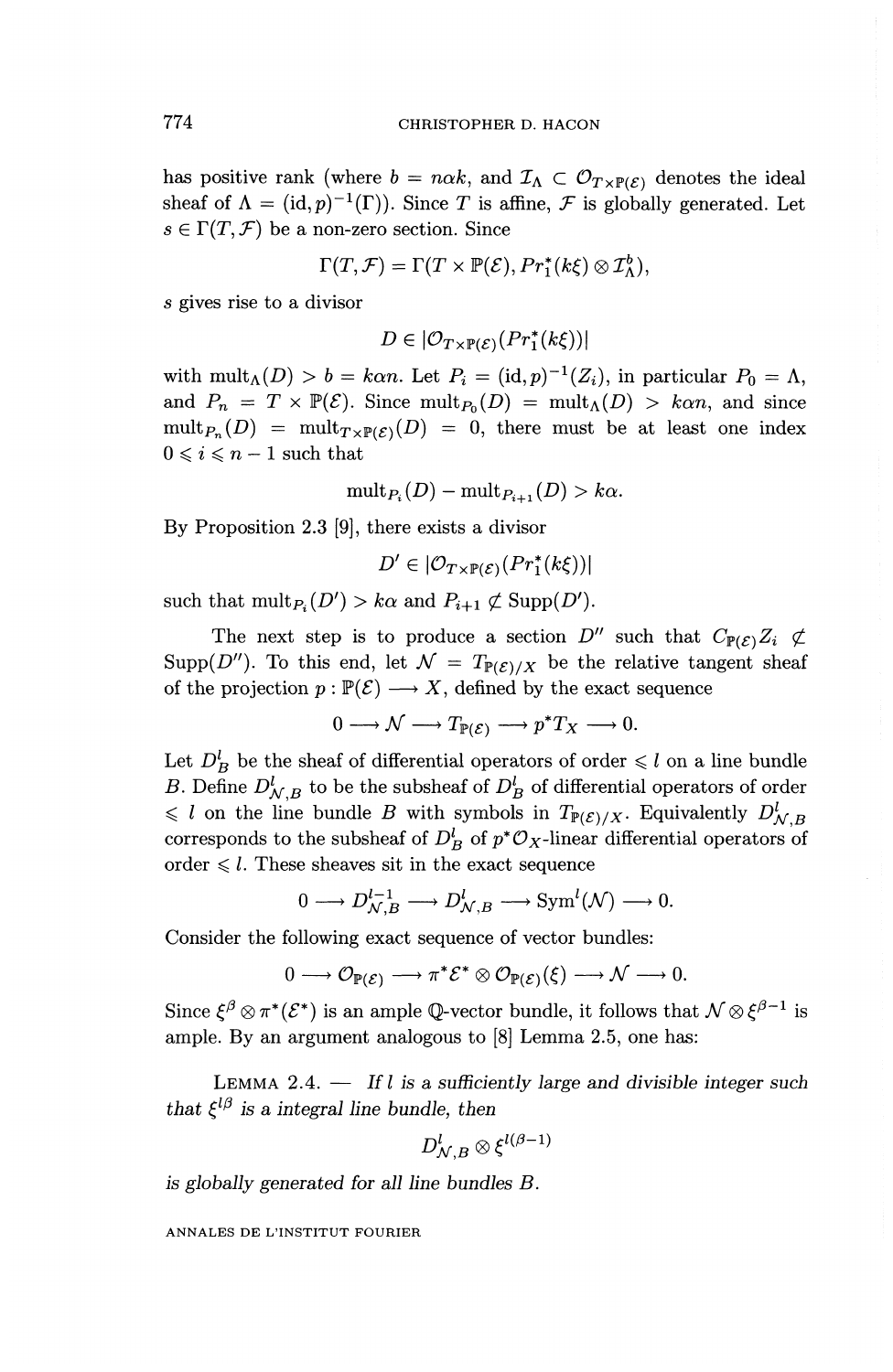By applying the lemma to the divisor  $D' \in |O_{T\times\mathbb{P}(\mathcal{E})}(Pr_1^*(k\xi))|$ , we produce a section

$$
D'' \in |\mathcal{O}_{T \times \mathbb{P}(\mathcal{E})}(Pr_1^*(k\beta \xi))|,
$$

such that  $\text{mult}_{P_i}(D'') > k\alpha$  and  $C_{\mathbb{P}(\mathcal{E})}Z_i \not\subset \text{Supp}(D'')$  and this proves  $(a.i).$ 

*Remark. —* We have assumed throughout that *X* is a smooth variety. Since the statement of the theorem only concerns generic points of  $X$ , the result may be recovered more generally by replacing *X* with an appropriate smooth birational model. There is however one technical point, we may no longer assume that  $\xi^{\beta} \otimes \pi^* \mathcal{E}^*$  is ample. Let *L* be any ample line bundle on  $\mathbb{P}(\mathcal{E})$  and  $\delta > 0$  a rational number, then the Q-vector bundle  $\mathcal{E}^{\beta} \otimes \pi^* \mathcal{E}^* \otimes L^{\delta}$ is ample. Eventually we take the limit as  $\delta \longrightarrow 0$ , and hence this does not affect the preceding computations.

The proofs of (a.ii) and (a.iii) are analogous, for the latter observe that if the rank of  $\mathcal E$  is 2, then  $\mathcal E^* \otimes \det(\mathcal E) \cong \mathcal E$ .

*Proof of b.* — We maintain the notation of the proof of a., in particular let  $C \subset T \times \mathbb{P}(\mathcal{E})$  be a family of Seshadri exceptional curves (ie such that  $(\xi_x - \widetilde{E}_x).\widetilde{C}_x < 0$ ). Since  $\mathcal E$  is globally generated, there exists a map  $\varphi : \mathbb{P}(\mathcal{E}) \longrightarrow \mathbb{P}^N$  such that  $\xi = \varphi^* \mathcal{O}_{\mathbb{P}^N}(1)$ . The vector bundle  $\mathcal{E}$ is ample, and hence the map  $\varphi$  is finite onto its image. In particular  $\varphi$ does not contract curves. If  $\varphi(C_x) \not\subset \varphi(F_x)$ , then there exists a hyperplane section *H* containing the linear space  $\varphi(F_x)$  and not containing the curve  $\varphi(C_x)$ . The divisor  $\varphi^* H$  will then contain the fiber  $F_x$  but not the curve  $C_x$ . This contradicts the fact that  $C_x$  is a Seshadri exceptional curve. We may therefore assume that  $C_x \subset \varphi^{-1}\varphi(F_x)$ . Since  $\varphi$  is finite,  $\varphi(C_x) = \varphi(F_x)$ is a line in  $\mathbb{P}^N$ . Consequently, the family of curves  $C$  dominates the image of  $\mathbb{P}(\mathcal{E})$  in  $\mathbb{P}^N$ , but since  $\varphi$  is a finite map, the family of curves C must dominate  $\mathbb{P}(\mathcal{E})$ .

As in the proof of a., there exists a divisor

$$
D' \in |\mathcal{O}_{T \times \mathbb{P}(\mathcal{E})}(Pr_1^*(k\xi))|
$$

such that  $\text{mult}_{P_i}(D') \geq 2k$  and  $P_{i+1} \not\subset \text{Supp}(D')$  so in particular  $\operatorname{mult}_{C_{\mathbb{P}(\mathcal{E})} Z_i}(D') \leqslant k$ .

Since the family of curves C dominates  $\mathbb{P}(\mathcal{E})$ , for a fixed  $t_0 \in T$  and a general  $t \in T$ , the divisor  $D'_t \in |\mathcal{O}_{\mathbb{P}(\mathcal{E})}(k\xi)|$  does not vanish along  $\widetilde{C}_{t_0}$ . So by taking the *k-th* derivative (again it suffices to apply [9] Proposition 2.3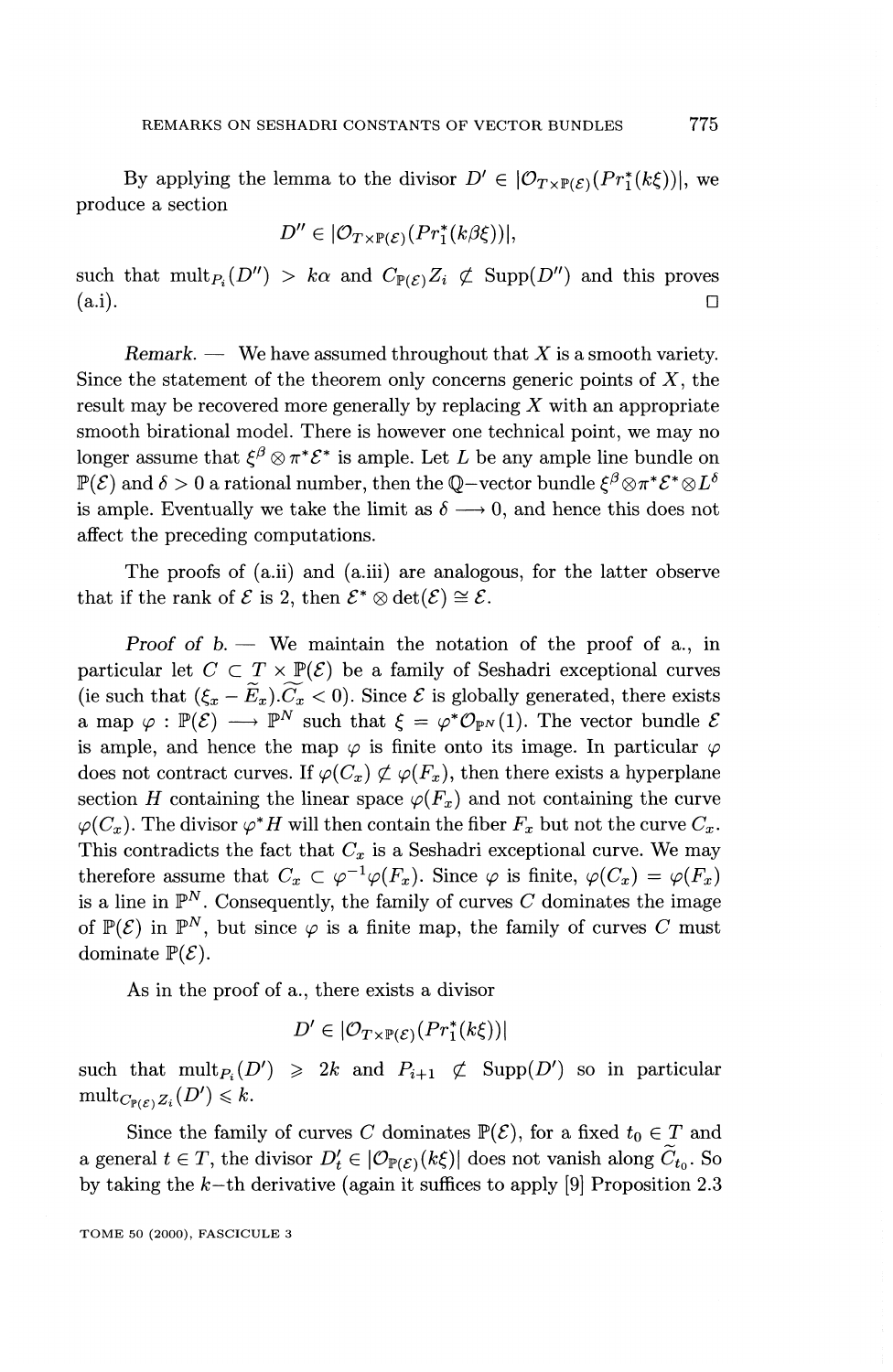to  $V = Y_{i+1} \subset T \times \mathbb{P}(\mathcal{E})$ , we produce a section

$$
D'' \in |\mathcal{O}_{T \times \mathbb{P}(\mathcal{E})}(Pr_1^*(k\xi))|,
$$

such that  $\text{mult}_{P_i}(D') \geq k$  and  $C_{\mathbb{P}(\mathcal{E})}Z_i \not\subseteq \text{Supp}(D'')$ . Hence  $(k\tilde{\xi}_x$  $k\widetilde{E}_x$ .  $\widetilde{C}_x > 0$ , which proves that  $\epsilon(x,\mathcal{E}) \geq 1$ .

#### **3. Ample vector bundles on curves.**

In this section we treat the case of ample vector bundles over a curve  $C$ . We first show that for all ample vector bundles over a curve  $C$ , (and for all points  $x \in C$ )

$$
\epsilon(\mathcal{E},x) \geqslant \frac{1}{\mathrm{rk}(\mathcal{E})}.
$$

We begin by proving this using the techniques of [12] for vector bundles of rank 2. Then using the techniques of [14], we treat the general case. Next, we illustrate a construction (due to Beltrametti, Sommese and Schneider [4]) of vector bundles where this bound is actually achieved. Finally we show that if  $\mathcal E$  is an ample and globally generated vector bundle on a smooth complex projective curve C, then  $\epsilon(\mathcal{E}, x) \geq 1$  for all points  $x \in X$ . This directly confirms the conjectures of [3] and the conjecture of [1] when *X* is a curve.

PROPOSITION 3.1. — Let  $\mathcal E$  be an ample vector bundle of rank 2 *on a smooth complex projective curve C. Then*  $\epsilon(\mathcal{E}, x) \geq \frac{1}{2}$  for all points  $x \in C$ .

*Proof.* — Pic( $\mathbb{P}(\mathcal{E})$ )  $\cong \mathbb{Z} \oplus \mathbb{Z}$  is generated by  $\xi$ , the class of the tautological line bundle, and by f the class of a fiber. As usual  $f^2 = 0$ ,  $f.\xi = 1$  and  $\xi^2 = \deg(c_1(\mathcal{E})) = e > 0$ . Let  $D = a\xi + bf$  be an irreducible, reduced curve on  $\mathbb{P}(\mathcal{E})$ , we claim that one of the following statements holds:

- $a = 0$  and D is a fiber
- $a = 1$  and D is a section
- $a \geqslant 2$  and  $b \geqslant -ae/2$ .

To see this, assume that  $a \geq 2$  and view D as a finite cover of C of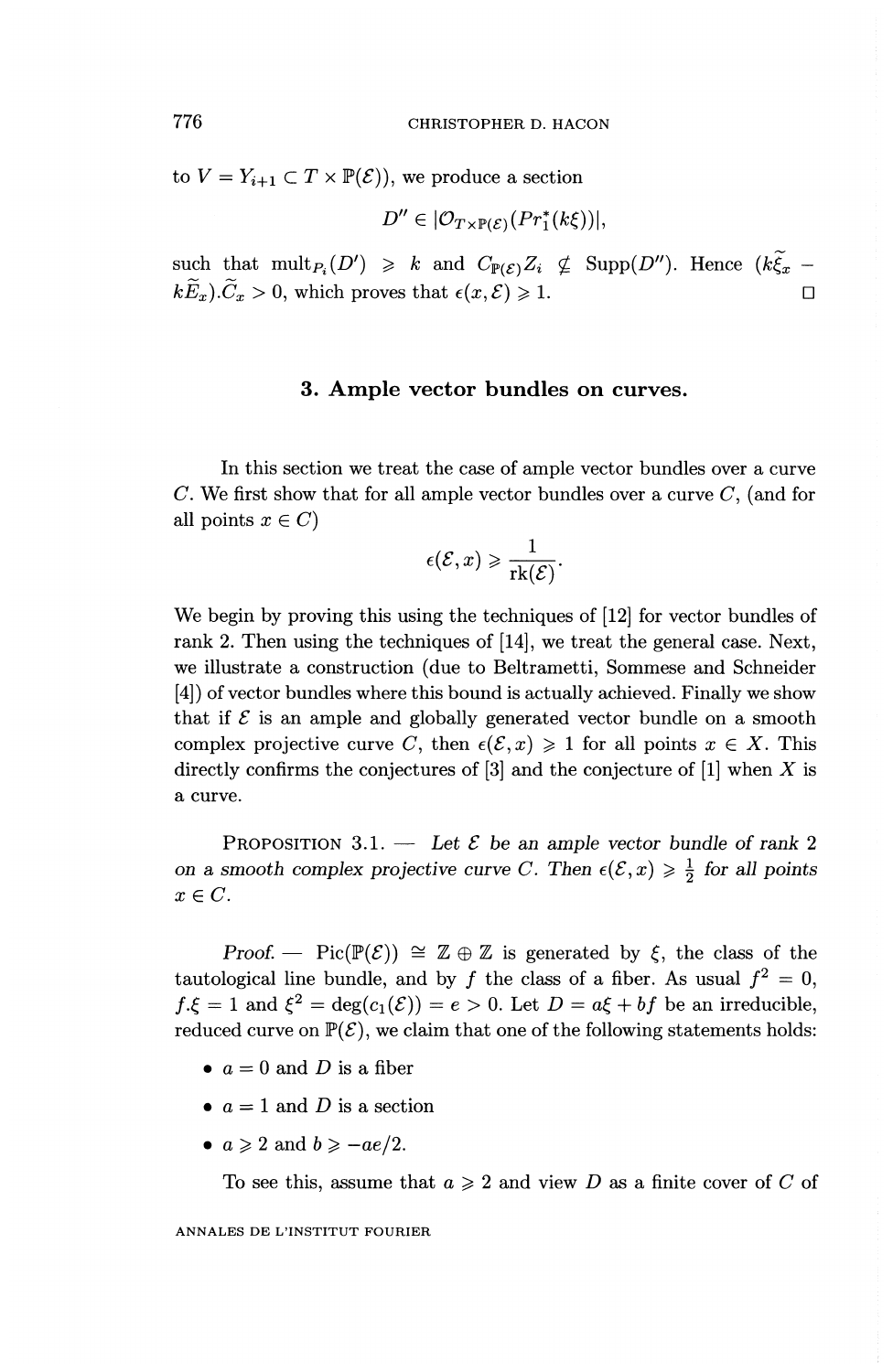degree a. By Riemann-Hurwitz we have

$$
a(2g(C) - 2) \le 2P_D - 2 = D.(D + K_{\mathbb{P}(\mathcal{E})})
$$
  
=  $(a\xi + bf).((a - 2)\xi + (b + 2g(C) - 2 + e)f)$   
=  $a(a - 2)e + b(a - 2) + a(b + 2g(C) - 2 + e)$   
=  $(a - 1)(2b + ae) + a(2g(C) - 2).$ 

Hence  $0 \leqslant (a - 1)(ae + 2b)$ , which proves the claim.

If  $D = f$ , then we have  $D.\xi = 1$  and  $D.f = 0$ . If  $a = 1$ , then  $D.f = 1$ and  $D.\xi \geq 1$ . In both cases  $(\xi - f).D \geq 0$ . Finally if  $a \geq 2$ :

$$
D.(\xi - \frac{1}{2}f) = ae + b - a/2
$$

$$
\geq \frac{1}{2}(ae - a)
$$

$$
= \frac{1}{2}a(e - 1) \geq 0.
$$

Therefore,  $\xi - \frac{1}{2}f$  is numerically effective for all fibers f, and hence  $\epsilon(\mathcal{E},x)\geqslant\frac{1}{2}.$ 

Let  $\mu(\mathcal{E}) := \deg(\mathcal{E})/\mathrm{rk}(\mathcal{E})$  be the slope of the vector bundle  $\mathcal{E}$ , and let  $\mu_{\text{max}}$  and  $\mu_{\text{min}}$  be the largest (respectively the smallest) slopes of a subbundle (respectively a quotient bundle) of  $\mathcal{E}$ . These coincide with the slopes of the first and last associated gradeds of the Harder-Narasimhan

filtration. Let us recall the following well known facts [14]  
\n
$$
\operatorname{rk}(S^k \mathcal{E}) = {k + \operatorname{rk}(\mathcal{E}) - 1 \choose \operatorname{rk}(\mathcal{E}) - 1},
$$
\n
$$
\deg(S^k \mathcal{E}) = k \frac{\deg(\mathcal{E})}{\operatorname{rk}(\mathcal{E})} {k + \operatorname{rk}(\mathcal{E}) - 1 \choose \operatorname{rk}(\mathcal{E}) - 1},
$$
\n
$$
\mu(S^k \mathcal{E}) = k \mu(\mathcal{E}).
$$

THEOREM  $3.1.$  — Let  $\mathcal E$  be an ample vector bundle on a smooth *projective curve, then* 

$$
\epsilon(\mathcal{E},x)=\mu_{\min}.
$$

**Proof.** — Suppose that  $\mathcal{E} \otimes \mathcal{O}_C(-\epsilon x)$  is an ample Q-vector bundle, then for any quotient *Q* of  $\mathcal{E}$ , we have that  $Q \otimes \mathcal{O}_C(-\epsilon x)$  is also an ample Q-vector bundle. In fact for any sufficiently big and divisible integer  $k > 0$ , we have a surjection of (integral) vector bundles

$$
S^k {\mathcal E} \otimes {\mathcal O}_C(-k\epsilon x) \longrightarrow S^k Q \otimes {\mathcal O}_C(-k\epsilon x).
$$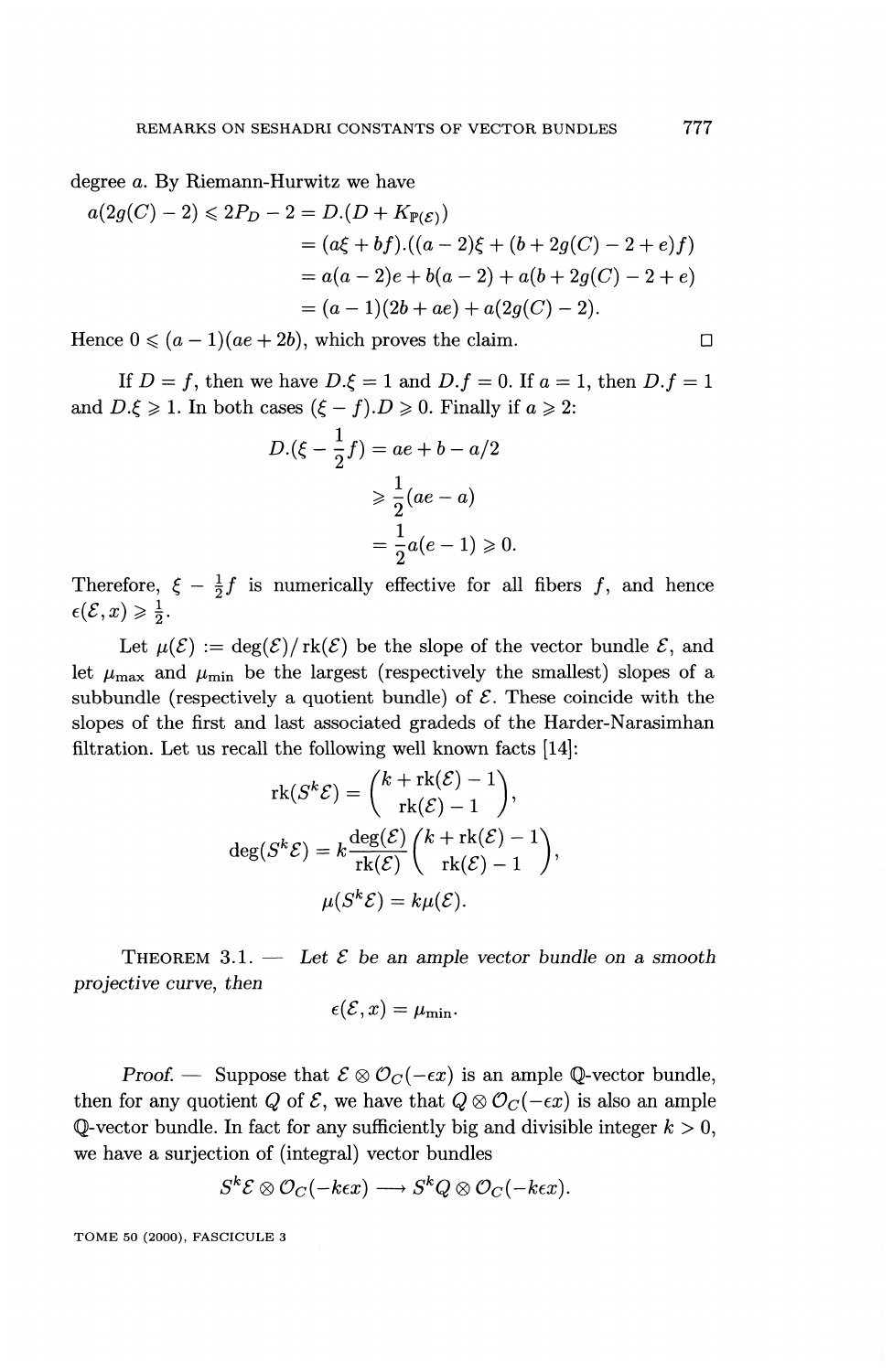Since  $S^k \mathcal{E} \otimes \mathcal{O}_C(-k\epsilon x)$  is ample, it follows that  $S^k Q \otimes \mathcal{O}_C(-k\epsilon x)$  is also ample and hence has positive degree, i.e.

$$
k\left(\frac{\deg Q}{\operatorname{rk} Q}-\epsilon\right)\binom{k+\operatorname{rk} Q-1}{\operatorname{rk} Q-1}\geqslant 0.
$$

It follows that  $\mu(Q) - \epsilon > 0$ . This implies that  $\epsilon(\mathcal{E},x) \leq \mu_{\min}(\mathcal{E})$ . We will now show that for all rational numbers  $0 < \epsilon < \mu_{\min}$ , we have  $\epsilon(\mathcal{E}, x) \geq \epsilon$ . By Proposition 2.4 of [12], a vector bundle  $\mathcal E$  is ample if and only if its symmetric powers  $S^n(\mathcal{E})$  are ample for all large enough *n*. By Theorem 2.4 [14], it suffices to show for all  $0 < \epsilon < \mu_{\min}$ , and some  $k >> 0$  sufficiently divisible (ie such that  $k\epsilon$  is an integer), that all quotients of the bundle  $S^k \mathcal{E} \otimes \mathcal{O}_C(-k\epsilon)$  have positive degree. This is clear since if *Q* is a quotient of  $S^k \mathcal{E}$ , then  $Q \otimes \mathcal{O}_C(-k\epsilon)$  is a quotient of  $S^k \mathcal{E} \otimes \mathcal{O}_C(-k\epsilon)$ . By direct computation

$$
\mu(Q \otimes \mathcal{O}_C(-k\epsilon)) = \frac{\deg(Q) - \text{rk}(Q) \cdot k\epsilon}{\text{rk}(Q)} = \mu(Q) - k\epsilon,
$$
  
where  $\mu(Q \otimes \mathcal{O}_C(-k\epsilon)) = \frac{\deg(Q) - \text{rk}(Q) \cdot k\epsilon}{\text{rk}(Q)} = \mu(Q) - k\epsilon,$ 

and this is positive for all  $0 < \epsilon < \frac{\mu_{\min}(S^k \mathcal{E})}{k}$ . The theorem now follows as on a curve  $\mu_{\min}(S^k \mathcal{E}) = k \mu_{\min}(\mathcal{E}).$ 

Of course it follows that if  $\mathcal E$  is an ample and stable vector bundle, then  $\epsilon(\mathcal{E}) = \mu(\mathcal{E})$ .

COROLLARY 3.1.  $-$  Let  $\mathcal E$  be an ample vector bundle on a smooth *complex projective curve. Then* 

$$
\epsilon(\mathcal{E},x) \geqslant \frac{1}{\mathrm{rk}(\mathcal{E})}.
$$

*Proof.* — Since  $\mathcal{E}$  is ample, every quotient bundle of  $\mathcal{E}$  has positive degree, and in particular  $\mu_{\min} \geqslant \frac{1}{\text{rk}(\mathcal{E})}$ .  $\overline{\mathcal{E}}$  .  $\Box$ 

Next, following the construction of Beltrametti, Sommese and Schneider, we exhibit certain stable and ample vector bundles over a curve, whose Chern class has degree 1. These are examples of vector bundles with Seshadri constants  $\epsilon(\mathcal{E}, x) = \frac{1}{\text{rk}(\mathcal{E})}$ .

LEMMA 3.1 (Beltrametti, Sommese, Schneider [4]). — *Given any smooth projective curve, C, of genus*  $g \ge 2$ *, any*  $r \ge 0$ *, and any point*  $x \in C$ , there exists an ample, stable, rank r vector bundle  $\mathcal{E}_r$ , with  $\det(\mathcal{E}_r) \cong \mathcal{O}_C(x)$ .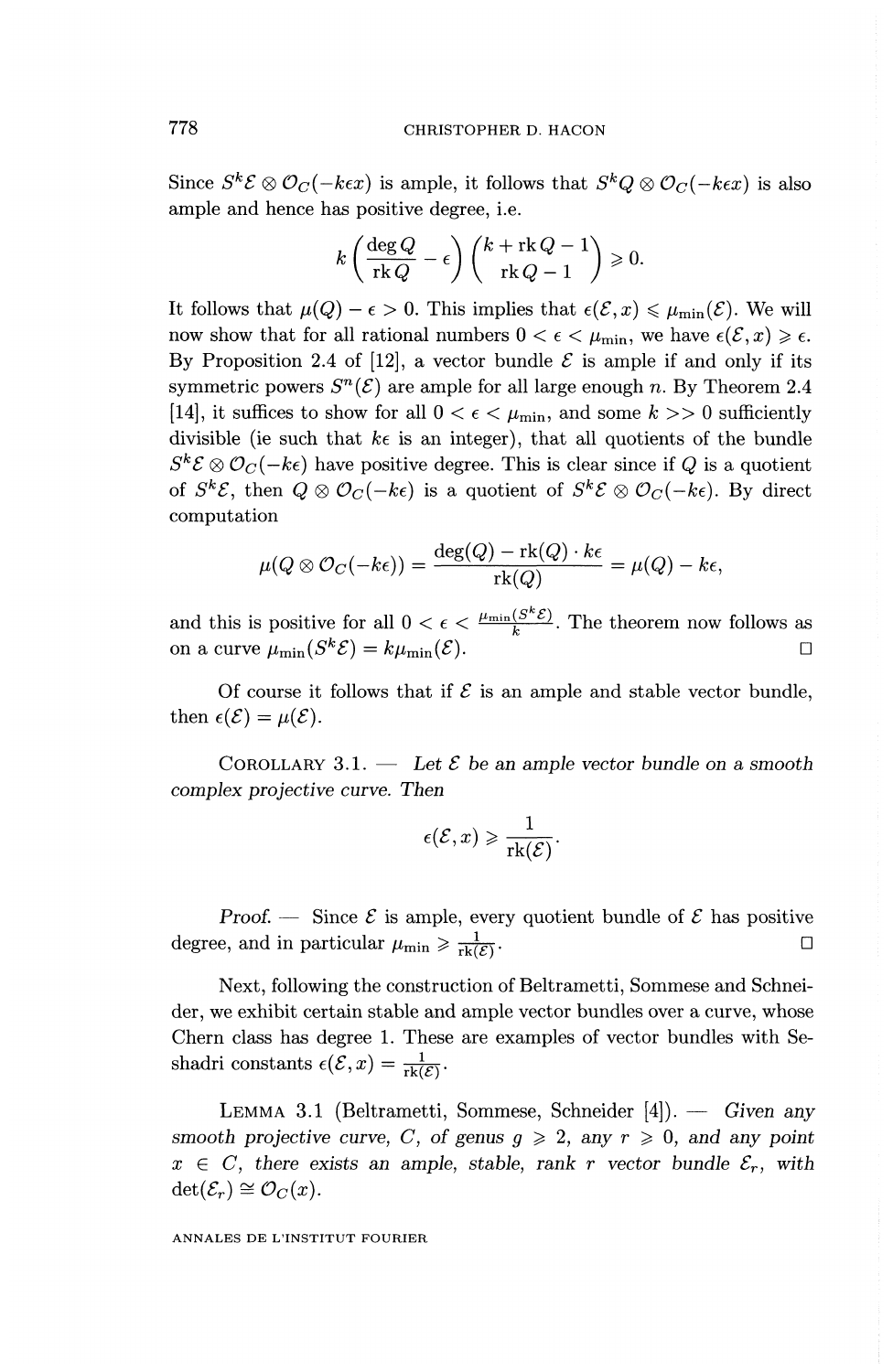These vector bundles may be constructed as follows; for *r =* 1 let  $\mathcal{E}_1 = \mathcal{O}_C(x)$ . For  $r \ge 2$ , let F be a stable rank  $r-1$  vector bundle with  $\det(F) = \mathcal{O}_C$ . Pick any nontrivial extension

$$
0 \longrightarrow F \longrightarrow \mathcal{E}_r \longrightarrow \mathcal{O}_C(x) \longrightarrow 0
$$

corresponding to an appropriate section in  $H^1(C, F(-x)) \neq 0$ .

Since  $c_1(\mathcal{E}_r) = \mathcal{O}_C(x)$ , it follows that  $\epsilon(\mathcal{E}_r, x) \leq \frac{1}{\text{rk}(\mathcal{E}_r)}$ . By Corol lary 3.1, we deduce that

$$
\epsilon(\mathcal{E}_r,x)=\frac{1}{\mathrm{rk}(\mathcal{E}_r)}.
$$

PROPOSITION  $3.2.$  — Let  $\mathcal E$  be an ample and generated vector *bundle on a smooth complex projective curve C. Then*  $\epsilon(\mathcal{E},x) \geq 1$  for *all points*  $x \in C$ *.* 

*Proof. —* Since all fibers are numerically equivalent, it suffices to prove this for one (any) fiber. The vector bundle  $\mathcal E$  is globally generated, so there exists a map  $f : \mathbb{P}(\mathcal{E}) \longrightarrow \mathbb{P}^N$ , such that  $\xi = f^* \mathcal{O}_{\mathbb{P}^N}(1)$ . Since  $\mathcal{E}$ is ample, this map is finite onto its image, and in particular it does not contract curves. Let  $D \subset \mathbb{P}(\mathcal{E})$  be a Seshadri exceptional curve, i.e. a curve such that

$$
(\xi - F_p).D < 0.
$$

If  $f(D) \not\subset f(F_p)$ , then there exists a hyperplane *H* containing the linear space  $f(F_p)$  and not containing the curve  $f(D)$ . The divisor  $f^*H - F_p$  is then effective and does not contain D, contradicting the fact that *D* is Seshadri exceptional. We may therefore assume that  $f(D)$  is contained in the image of all of the fibers of  $\mathbb{P}(\mathcal{E})$ . It follows that  $\dim f^{-1}(f(D)) \geq 2$  and this contradicts the finiteness of the map  $f$ .

*Acknowledgment.* I would like to thank R. Lazarsfeld for introducing me to this circle of ideas and for the many interesting conversations.

#### BIBLIOGRAPHY

- [1] E. BALLICO, Spanned and ample vector bundles with low Chern numbers, Pacific Journal of Mathematics, 140, 2 (1989), 209-216.
- [2] E. BALLICO, On ample and spanned rank-3 vector bundles with low Chern numbers, Manuscripta Math., 68 (1990), 9-16.